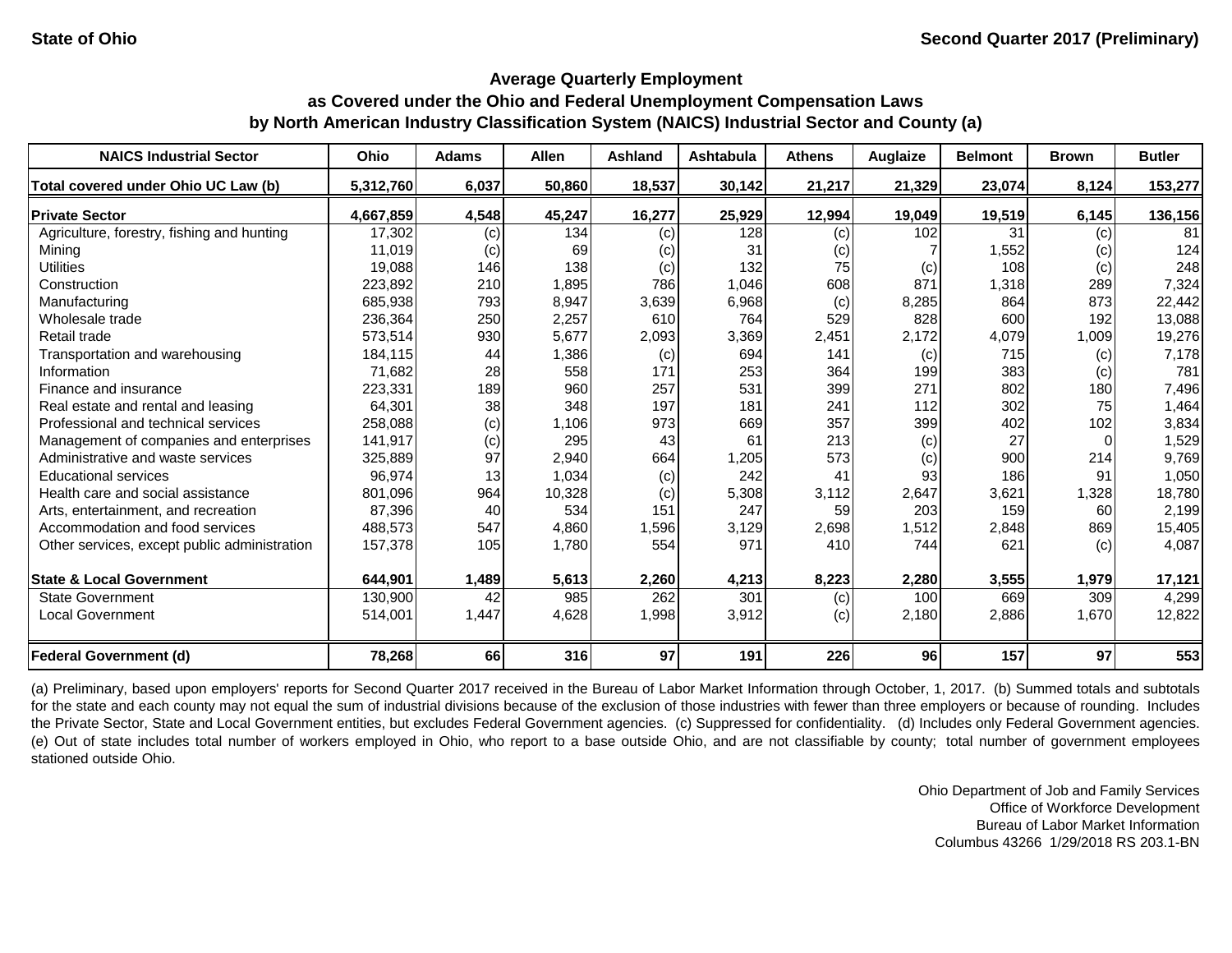| <b>NAICS Industrial Sector</b>               | Carroll  | Champaign | <b>Clark</b> | <b>Clermont</b> | <b>Clinton</b> | Columbiana | Coshocton | Crawford | Cuyahoga | <b>Darke</b> |
|----------------------------------------------|----------|-----------|--------------|-----------------|----------------|------------|-----------|----------|----------|--------------|
| Total covered under Ohio UC Law (b)          | 6,876    | 10,681    | 48,196       | 58,437          | 17,636         | 29,140     | 10,097    | 13,435   | 707,051  | 18,632       |
| <b>Private Sector</b>                        | 5,885    | 8,811     | 41,750       | 51,382          | 15,485         | 24,930     | 8,612     | 11,675   | 629,401  | 16,514       |
| Agriculture, forestry, fishing and hunting   |          | (c)       | 457          | (c)             | (c)            | 160        | 69        | (c)      | 216      | (c)          |
| Mining                                       | 89       | (c)       | 122          | (c)             | (c)            | 180        | 79        | (c)      | 412      | (c)          |
| <b>Utilities</b>                             | 44       | (c)       | (c)          | 330             | (c)            | (c)        | 279       | (c)      | 1,470    | 52           |
| Construction                                 | 1,131    | 427       | 1,064        | 3,322           | 274            | 980        | 255       | 402      | 20,803   | 900          |
| Manufacturing                                | 1,281    | 3,596     | 6,908        | 5,994           | 3,419          | 5,977      | 2,590     | 2,591    | 66,733   | 4,835        |
| Wholesale trade                              | 199      | (c)       | (c)          | 1,731           | (c)            | (c)        | 164       | 465      | 33,659   | 998          |
| Retail trade                                 | 733      | 990       | 5,449        | 9,783           | 1,606          | 4,029      | 1,210     | 1,346    | 61,817   | 1,876        |
| Transportation and warehousing               | 294      | 257       | 2,177        | 2,239           | 3,485          | 977        | 195       | (c)      | 19,411   | 1,150        |
| Information                                  | 16       | 76        | 106          | (c)             | 433            | 158        | 65        | 58       | 11,508   | 57           |
| Finance and insurance                        | 68       | 191       | 2,854        | 2,501           | 311            | 480        | 205       | 573      | 39,438   | 568          |
| Real estate and rental and leasing           | 135      | 64        | 493          | 899             | 141            | 226        | 50        | 62       | 13,544   | 106          |
| Professional and technical services          | 138      | (c)       | 741          | 2,817           | 182            | 445        | (c)       | 536      | 45,587   | (c)          |
| Management of companies and enterprises      | $\Omega$ | (c)       | 1,141        | 547             | 228            | 130        | (c)       | (c)      | 24,125   | (c)          |
| Administrative and waste services            | 190      | 429       | 2,707        | 3,088           | 635            | 1,265      | 276       | (c)      | 46,512   | 543          |
| <b>Educational services</b>                  | $\Omega$ | 186       | 678          | 472             | (c)            | 162        | 73        | (c)      | 20,291   | 48           |
| Health care and social assistance            | 689      | 810       | 7,855        | 6,206           | (c)            | 4,975      | 1,719     | (c)      | 128,068  | 2,368        |
| Arts, entertainment, and recreation          | 101      | 138       | 461          | 1,158           | 86             | 307        | 119       | 89       | 14,274   | 324          |
| Accommodation and food services              | 599      | 658       | 5,024        | 6,878           | 1,232          | 2,508      | 776       | 1,210    | 60,271   | 1,136        |
| Other services, except public administration | 171      | 368       | 1,617        | (c)             | 250            | 990        | 254       | 381      | 21,261   | 541          |
| <b>State &amp; Local Government</b>          | 991      | 1,870     | 6,446        | 7,055           | 2,151          | 4,210      | 1,485     | 1,760    | 77,650   | 2,118        |
| <b>State Government</b>                      | 33       | 52        | 165          | 782             | 138            | 318        | 45        | 117      | 4,194    | 44           |
| <b>Local Government</b>                      | 958      | 1,818     | 6,281        | 6,273           | 2,013          | 3,892      | 1,440     | 1,643    | 73,456   | 2,074        |
| <b>Federal Government (d)</b>                | 43       | 67        | 561          | 374             | 127            | 607        | 76        | 84       | 16,183   | 103          |

(a) Preliminary, based upon employers' reports for Second Quarter 2017 received in the Bureau of Labor Market Information through October, 1, 2017. (b) Summed totals and subtotals for the state and each county may not equal the sum of industrial divisions because of the exclusion of those industries with fewer than three employers or because of rounding. Includes the Private Sector, State and Local Government entities, but excludes Federal Government agencies. (c) Suppressed for confidentiality. (d) Includes only Federal Government agencies. (e) Out of state includes total number of workers employed in Ohio, who report to a base outside Ohio, and are not classifiable by county; total number of government employees stationed outside Ohio.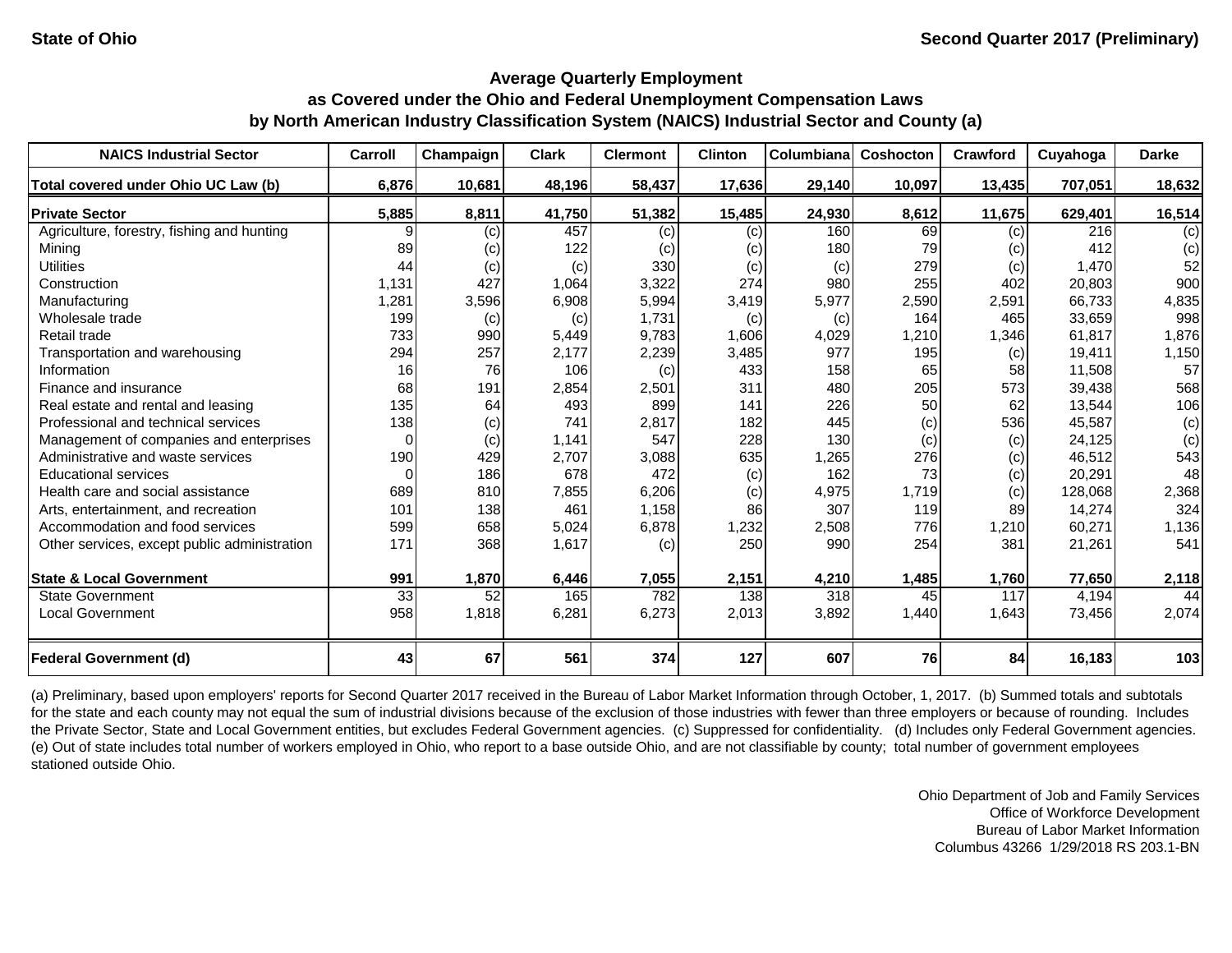| <b>NAICS Industrial Sector</b>               | <b>Defiance</b> | <b>Delaware</b> | Erie   | <b>Fairfield</b> | <b>Fayette</b> | <b>Franklin</b> | <b>Fulton</b>   | Gallia | Geauga | Greene |
|----------------------------------------------|-----------------|-----------------|--------|------------------|----------------|-----------------|-----------------|--------|--------|--------|
| Total covered under Ohio UC Law (b)          | 15,805          | 88,495          | 38,189 | 43,744           | 11,750         | 736,905         | 18,765          | 10,916 | 35,147 | 59,750 |
| <b>Private Sector</b>                        | 13,814          | 80,830          | 33,214 | 37,127           | 10,103         | 631,822         | 16,276          | 9,188  | 31,320 | 51,404 |
| Agriculture, forestry, fishing and hunting   | 216             | (c)             | (c)    | 71               | 117            | 419             | (c)             | (c)    | (c)    | (c)    |
| Mining                                       |                 | (c)             | (c)    | 36               |                | 288             | (c)             | (c)    | (c)    | (c)    |
| <b>Utilities</b>                             | (c)             | 153             | (c)    | 242              | (c)            | 3,475           | (c)             | 611    | (c)    | (c)    |
| Construction                                 | 348             | 3,582           | 1,074  | 2,215            | 279            | 26,215          | 770             | 475    | 2,244  | 1,462  |
| Manufacturing                                | 3,388           | 6,169           | 5,810  | 4,091            | 1,765          | 38,009          | 7,116           | 604    | 7,369  | 3,641  |
| Wholesale trade                              | (c)             | 2,237           | 1,011  | 886              | (c)            | 29,189          | 785             | 141    | 1,912  | 1,148  |
| Retail trade                                 | 2,339           | 12,168          | 4,633  | 6,569            | 2,510          | 73,919          | 1,715           | 1,583  | 4,584  | 10,473 |
| Transportation and warehousing               | 556             | 2,352           | (c)    | 1,218            | 1,260          | 38,750          | (c)             | 286    | (c)    | (c)    |
| Information                                  | 201             | 613             | 434    | 265              | 38             | 14,666          | 61              | 79     | 85     | 613    |
| Finance and insurance                        | 687             | 6,048           | 619    | 753              | 408            | 49,706          | 292             | 350    | 624    | 1,114  |
| Real estate and rental and leasing           | 90              | 1,030           | 289    | 462              | 50             | 11,638          | 84              | 34     | 215    | 583    |
| Professional and technical services          | 182             | 5,511           | 492    | 1,069            | 143            | 46,618          | 290             | (c)    | 1,130  | 8,456  |
| Management of companies and enterprises      | 67              | 10,446          | 214    | 190              | $\Omega$       | 24,142          | 67              | (c)    | 332    | 973    |
| Administrative and waste services            | 537             | 4,241           | 828    | 3,149            | 495            | 54,243          | 368             | 92     | 2,017  | 2,194  |
| <b>Educational services</b>                  | 182             | 1,165           | 310    | 298              | (c)            | 15,261          | (c)             | (c)    | 641    | 1,760  |
| Health care and social assistance            | 2,332           | 7,938           | 5,296  | 7,211            | (c)            | 108,728         | (c)             | (c)    | 4,543  | 7,026  |
| Arts, entertainment, and recreation          | 104             | 3,669           | 3,592  | 552              | 109            | 10,458          | 383             | 37     | 536    | 602    |
| Accommodation and food services              | 1,512           | 10,489          | 6,213  | 6,423            | 1,157          | 63,992          | 987             | 948    | 2,694  | 8,634  |
| Other services, except public administration | 608             | 2,640           | 895    | 1,427            | 163            | 22,105          | 376             | 327    | 1,390  | 1,511  |
| <b>State &amp; Local Government</b>          | 1,991           | 7,665           | 4,975  | 6,617            | 1,647          | 105,083         | 2,489           | 1,728  | 3,827  | 8,346  |
| <b>State Government</b>                      | 79              | 361             | 1,039  | 807              | 44             | 53,401          | 118             | 246    | 247    | (c)    |
| <b>Local Government</b>                      | 1,912           | 7,304           | 3,936  | 5,810            | 1,603          | 51,682          | 2,371           | 1,482  | 3,580  | (c)    |
| <b>Federal Government (d)</b>                | 80              | 236             | 234    | 233              | 49             | 13,114          | 90 <sub>l</sub> | 64     | 103    | 14,027 |

(a) Preliminary, based upon employers' reports for Second Quarter 2017 received in the Bureau of Labor Market Information through October, 1, 2017. (b) Summed totals and subtotals for the state and each county may not equal the sum of industrial divisions because of the exclusion of those industries with fewer than three employers or because of rounding. Includes the Private Sector, State and Local Government entities, but excludes Federal Government agencies. (c) Suppressed for confidentiality. (d) Includes only Federal Government agencies. (e) Out of state includes total number of workers employed in Ohio, who report to a base outside Ohio, and are not classifiable by county; total number of government employees stationed outside Ohio.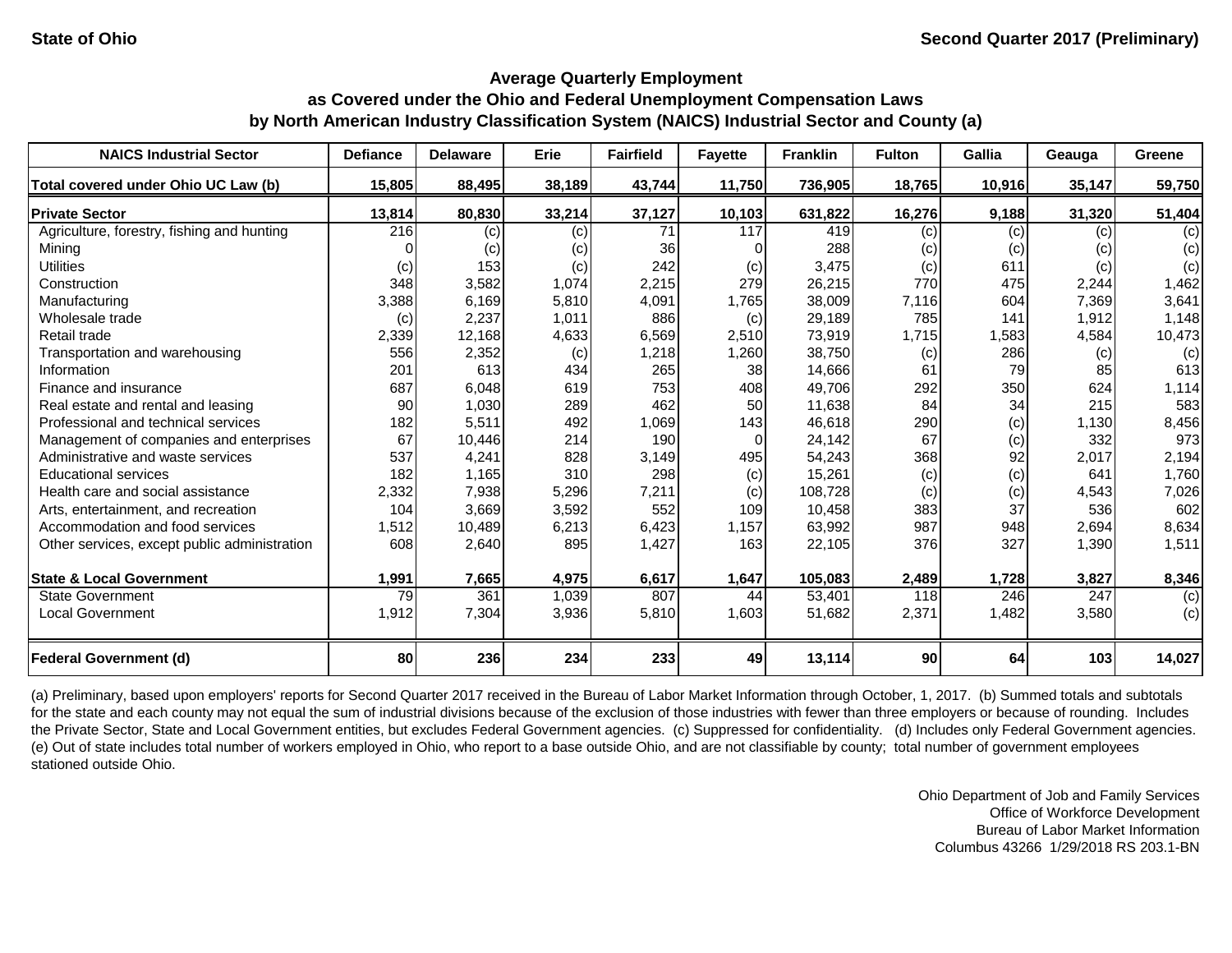| <b>NAICS Industrial Sector</b>               | <b>Guernsey</b> | <b>Hamilton</b> | <b>Hancock</b> | <b>Hardin</b>  | <b>Harrison</b> | <b>Henry</b> | <b>Highland</b> | <b>Hocking</b>   | <b>Holmes</b> | Huron  |
|----------------------------------------------|-----------------|-----------------|----------------|----------------|-----------------|--------------|-----------------|------------------|---------------|--------|
| Total covered under Ohio UC Law (b)          | 15,308          | 508,740         | 45,631         | 8,344          | 3,954           | 11,086       | 10,423          | 6,880            | 19,422        | 20,874 |
| <b>Private Sector</b>                        | 13,129          | 465,489         | 42,492         | 6,943          | 3,197           | 9,178        | 8,159           | 5,153            | 17,891        | 18,535 |
| Agriculture, forestry, fishing and hunting   | 26              | 292             | (c)            | 220            | (c)             | (c)          | 41              | (c)              | 208           | (c)    |
| Mining                                       | 456             | 134             | (c)            | 0              | (c)             | (c)          | 25              | (c)              | 65            | (c)    |
| <b>Utilities</b>                             | 56              | 1,162           | 98             | 52             | 100             | 21           | 59              | (c)              | 132           | (c)    |
| Construction                                 | 1,033           | 22,894          | 1,136          | 168            | 299             | 763          | 330             | 278              | 2,194         | 1,636  |
| Manufacturing                                | 2,893           | 49,705          | 12,627         | 1,928          | 542             | 3,317        | 1,778           | 920              | 7,163         | 5,798  |
| Wholesale trade                              | 352             | 22,170          | 1,539          | 208            | 206             | 224          | 243             | 46               | 824           | (c)    |
| Retail trade                                 | 1,804           | 43,056          | 4,472          | 832            | 282             | 944          | 1,628           | 851              | 2,429         | 2,087  |
| Transportation and warehousing               | 472             | 12,098          | 3,838          | 226            | 240             | 517          | 134             | (c)              | 727           | 812    |
| Information                                  | 93              | 8,302           | 344            | 37             | (c)             | 99           | 70              | 32               | 76            | 128    |
| Finance and insurance                        | 288             | 31,038          | 598            | 222            | (c)             | 247          | 382             | 131              | 370           | 424    |
| Real estate and rental and leasing           | 82              | 7,389           | 423            | 47             | 96              | 71           | 63              | 138              | 54            | 137    |
| Professional and technical services          | 360             | 37,274          | 1,347          | 136            | (c)             | 83           | 93              | (c)              | 270           | (c)    |
| Management of companies and enterprises      | 12              | 26,306          | 2,139          | $\overline{O}$ | (c)             | $\Omega$     | 98              | (c)              | 43            | (c)    |
| Administrative and waste services            | 244             | 32,032          | 1,922          | 140            | 149             | 201          | 552             | 249              | 390           | 390    |
| <b>Educational services</b>                  | 61              | 12,419          | 898            | (c)            | 0               | 44           | 70              | 31               | (c)           | 270    |
| Health care and social assistance            | 2,857           | 85,466          | 5,260          | (c)            | 426             | 1,485        | 1,228           | 721              | (c)           | 2,564  |
| Arts, entertainment, and recreation          | 55              | 11,768          | 291            | 64             | 41              | 32           | 76              | 47               | 116           | 203    |
| Accommodation and food services              | 1,633           | 45,775          | 4,208          | 734            | 189             | 681          | 1,018           | 1,219            | 1,433         | 1,841  |
| Other services, except public administration | 353             | 16,209          | 1,296          | 220            | 145             | 308          | 270             | 236              | 318           | 679    |
| <b>State &amp; Local Government</b>          | 2,179           | 43,251          | 3,139          | 1,401          | 757             | 1,908        | 2,264           | 1,727            | 1,531         | 2,339  |
| <b>State Government</b>                      | 495             | 8,547           | 169            | 37             | 44              | 44           | 99              | 310 <sup>1</sup> | 41            | 76     |
| <b>Local Government</b>                      | 1,684           | 34,704          | 2,970          | 1,364          | 713             | 1,864        | 2,165           | 1,417            | 1,490         | 2,263  |
| <b>Federal Government (d)</b>                | 119             | 8,373           | 151            | 68             | 52              | 68           | 96              | 45               | 64            | 139    |

(a) Preliminary, based upon employers' reports for Second Quarter 2017 received in the Bureau of Labor Market Information through October, 1, 2017. (b) Summed totals and subtotals for the state and each county may not equal the sum of industrial divisions because of the exclusion of those industries with fewer than three employers or because of rounding. Includes the Private Sector, State and Local Government entities, but excludes Federal Government agencies. (c) Suppressed for confidentiality. (d) Includes only Federal Government agencies. (e) Out of state includes total number of workers employed in Ohio, who report to a base outside Ohio, and are not classifiable by county; total number of government employees stationed outside Ohio.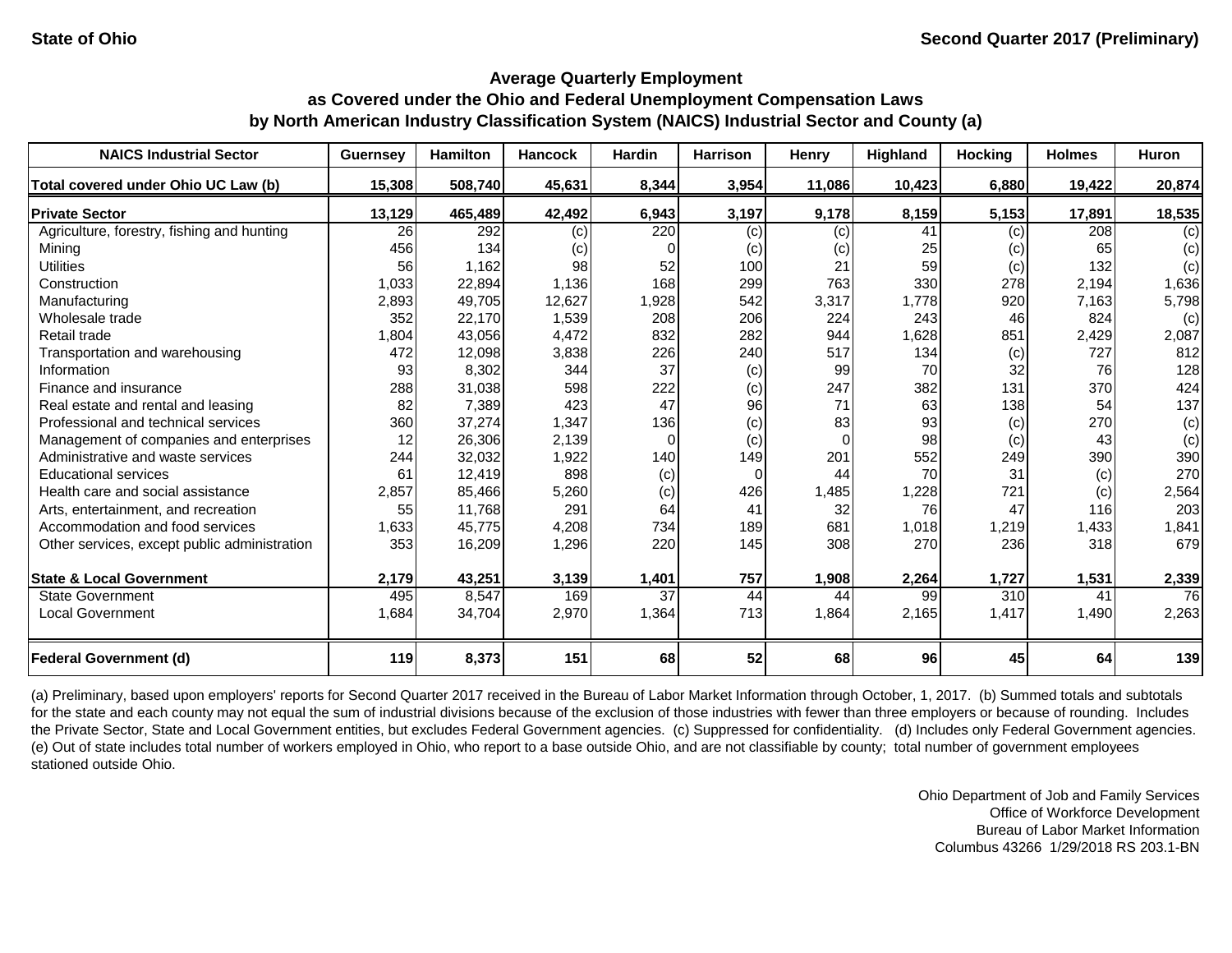| <b>NAICS Industrial Sector</b>               | <b>Jackson</b> | <b>Jefferson</b> | Knox   | Lake   | Lawrence | Licking | Logan  | Lorain | Lucas   | <b>Madison</b> |
|----------------------------------------------|----------------|------------------|--------|--------|----------|---------|--------|--------|---------|----------------|
| Total covered under Ohio UC Law (b)          | 10,319         | 20,215           | 20,207 | 95,572 | 12,519   | 53,278  | 19,923 | 97,949 | 206,146 | 17,360         |
| <b>Private Sector</b>                        | 8,806          | 17,057           | 17,530 | 84,467 | 9,854    | 45,669  | 17,699 | 83,518 | 180,534 | 14,202         |
| Agriculture, forestry, fishing and hunting   | 40             |                  | 103    | 1,140  |          | 699     | 119    | 1,001  | 319     | 253            |
| Mining                                       | 42             | 39               | 85     | 213    | (c)      | 63      | 41     | 20     | 136     | $\Omega$       |
| <b>Utilities</b>                             | 41             | 824              | 48     | 1,012  | 90       | 215     | 33     | 224    | 378     | $\Omega$       |
| Construction                                 | 441            | 852              | 942    | 4,169  | 823      | 2,538   | 598    | 4,280  | 8,969   | 469            |
| Manufacturing                                | 2,940          | 1,278            | 4,527  | 20,968 | (c)      | 7,193   | 5,181  | 16,342 | 22,788  | 4,165          |
| Wholesale trade                              | 140            | 465              | 447    | 3,365  | 248      | 1,604   | 527    | 3,474  | 7,256   | 341            |
| Retail trade                                 | 1,476          | 2,834            | 2,169  | 12,428 | 1,792    | 7,232   | 1,652  | 12,490 | 23,821  | 2,018          |
| Transportation and warehousing               | 182            | 1,349            | 307    | 1,228  | 601      | 1,566   | 2,194  | 2,171  | 6,146   | 2,481          |
| Information                                  | 57             | 385              | 149    | 660    | 67       | 252     | 67     | 647    | 1,846   | 38             |
| Finance and insurance                        | 264            | 369              | 379    | 1,427  | 272      | 2,471   | 310    | 1,917  | 5,322   | 144            |
| Real estate and rental and leasing           | 57             | 207              | 150    | 814    | 193      | 461     | 178    | 883    | 2,323   | 58             |
| Professional and technical services          | 99             | (c)              | 291    | 2,935  | 200      | 1,876   | (c)    | 2,344  | 8,833   | (c)            |
| Management of companies and enterprises      | 39             | (c)              | 94     | 1,281  | 84       | 671     | (c)    | 1,249  | 5,808   | (c)            |
| Administrative and waste services            | 479            | 913              | 1,077  | 5,036  | 534      | 2,840   | 1,880  | 6,435  | 13,781  | 1,045          |
| <b>Educational services</b>                  | (c)            | (c)              | 1,295  | 1,706  | 86       | 938     | 16     | 2,470  | 3,308   | (c)            |
| Health care and social assistance            | (c)            | (c)              | 2,905  | 11,798 | 2,799    | 6,941   | 1,925  | 13,814 | 38,192  | (c)            |
| Arts, entertainment, and recreation          | 52             | 255              | 132    | 1,281  | 36       | 635     | 208    | 1,412  | 4,655   | 53             |
| Accommodation and food services              | 956            | 1,773            | 1,884  | 10,251 | 1,164    | 5,402   | 1,531  | 9,425  | 20,027  | 1,044          |
| Other services, except public administration | 238            | 631              | 547    | 2,756  | 287      | 2,071   | 437    | 2,921  | 6,626   | 159            |
| <b>State &amp; Local Government</b>          | 1,513          | 3,158            | 2,677  | 11,105 | 2,665    | 7,609   | 2,224  | 14,431 | 25,612  | 3,158          |
| <b>State Government</b>                      | 134            | 70               | 288    | 85     | 278      | 825     | 85     | 1,156  | 7,648   | 1,339          |
| <b>Local Government</b>                      | 1,379          | 3,088            | 2,389  | 11,020 | 2,387    | 6,784   | 2,139  | 13,275 | 17,964  | 1,819          |
| <b>Federal Government (d)</b>                | 68             | 168              | 104    | 464    | 131      | 361     | 124    | 1,074  | 1,834   | 80             |

(a) Preliminary, based upon employers' reports for Second Quarter 2017 received in the Bureau of Labor Market Information through October, 1, 2017. (b) Summed totals and subtotals for the state and each county may not equal the sum of industrial divisions because of the exclusion of those industries with fewer than three employers or because of rounding. Includes the Private Sector, State and Local Government entities, but excludes Federal Government agencies. (c) Suppressed for confidentiality. (d) Includes only Federal Government agencies. (e) Out of state includes total number of workers employed in Ohio, who report to a base outside Ohio, and are not classifiable by county; total number of government employees stationed outside Ohio.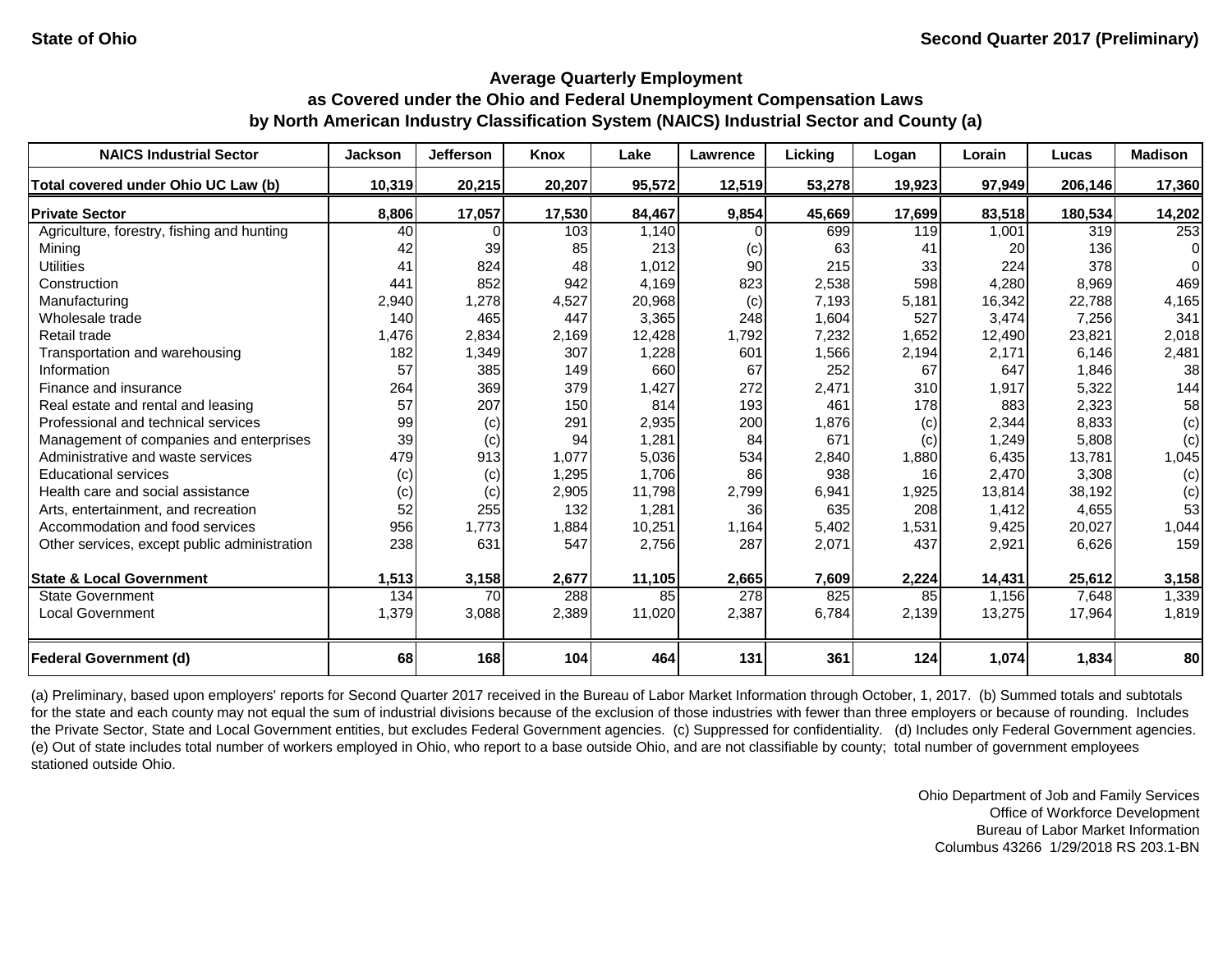| <b>NAICS Industrial Sector</b>               | <b>Mahoning</b> | <b>Marion</b> | <b>Medina</b> | <b>Meigs</b> | <b>Mercer</b> | Miami  | <b>Monroe</b> | <b>Montgomery</b> | <b>Morgan</b> | <b>Morrow</b>  |
|----------------------------------------------|-----------------|---------------|---------------|--------------|---------------|--------|---------------|-------------------|---------------|----------------|
| Total covered under Ohio UC Law (b)          | 95,699          | 24,129        | 61,047        | 3,509        | 20,245        | 40,650 | 2,657         | 250,049           | 2,621         | 5,284          |
| <b>Private Sector</b>                        | 83,033          | 20,382        | 54,230        | 2,483        | 17,639        | 35,910 | 1,895         | 222,803           | 2,002         | 3,706          |
| Agriculture, forestry, fishing and hunting   | 163             | (c)           | 208           | 93           | (c)           | 140    | (c)           | 247               | (c)           | 43             |
| Mining                                       | 122             | (c)           | 12            | 64           | (c)           | 60     | 93            | 39                | (c)           | 13             |
| <b>Utilities</b>                             | 340             | 96            | 50            | (c)          | (c)           | (c)    | 45            | 699               | (c)           | (c)            |
| Construction                                 | 4,745           | 607           | 3,686         | 223          | 992           | 1,628  | 158           | 8,877             | 100           | 232            |
| Manufacturing                                | 8,819           | 6,040         | 9,153         | 124          | 6,962         | 10,498 | (c)           | 27,600            | 423           | 964            |
| Wholesale trade                              | 4,190           | 645           | 3,420         | (c)          | (c)           | (c)    | 46            | 9,079             | (c)           | 105            |
| Retail trade                                 | 12,158          | 2,678         | 8,184         | 524          | 2,015         | 4,802  | 324           | 23,649            | 293           | 599            |
| Transportation and warehousing               | 3,155           | 865           | 2,968         | 46           | 1,112         | 2,123  | 207           | 8,368             |               | (c)            |
| Information                                  | 1,068           | 241           | 322           | (c)          | 146           | 96     | (c)           | 7,170             | 27            | 15             |
| Finance and insurance                        | 1,802           | 311           | 1,067         | 127          | 580           | 675    | 151           | 10,230            | 80            | 69             |
| Real estate and rental and leasing           | 925             | 332           | 577           | 29           | 86            | 286    | 14            | 2,952             |               | 70             |
| Professional and technical services          | 2,670           | 239           | 2,033         | (c)          | (c)           | (c)    | 45            | 12,615            | 53            | (c)            |
| Management of companies and enterprises      | 1,277           | 115           | 3,175         | (c)          | (c)           | (c)    | $\Omega$      | 3,661             |               | (c)            |
| Administrative and waste services            | 6,765           | 1,285         | 2,987         | 95           | 305           | 2,295  | 89            | 15,941            | 33            | 100            |
| <b>Educational services</b>                  | 715             | 65            | 492           | (c)          | (c)           | 179    | (c)           | 6,105             |               | 5 <sup>1</sup> |
| Health care and social assistance            | 19,348          | 3,905         | 6,779         | (c)          | (c)           | 4,188  | (c)           | 50,876            | 355           | 684            |
| Arts, entertainment, and recreation          | 1,445           | 125           | 1,185         | 0            | 99            | 295    | 14            | 3,329             | (c)           | 173            |
| Accommodation and food services              | 10,317          | 2,026         | 6,157         | 424          | 1,291         | 3,996  | 236           | 24,003            | (c)           | 427            |
| Other services, except public administration | 3,009           | 673           | (c)           | (c)          | 794           | 1,268  | (c)           | 7,364             | 35            | 82             |
| <b>State &amp; Local Government</b>          | 12,666          | 3,747         | 6,817         | 1,026        | 2,606         | 4,740  | 762           | 27,246            | 619           | 1,578          |
| <b>State Government</b>                      | 2,653           | 688           | 112           | 41           | 173           | 122    | 38            | 1,202             | 61            | 65             |
| <b>Local Government</b>                      | 10,013          | 3,059         | 6,705         | 985          | 2,433         | 4,618  | 724           | 26,044            | 558           | 1,513          |
| <b>Federal Government (d)</b>                | 1,188           | 111           | 342           | 58           | 91            | 185    | 50            | 4,212             | 39            | 47             |

(a) Preliminary, based upon employers' reports for Second Quarter 2017 received in the Bureau of Labor Market Information through October, 1, 2017. (b) Summed totals and subtotals for the state and each county may not equal the sum of industrial divisions because of the exclusion of those industries with fewer than three employers or because of rounding. Includes the Private Sector, State and Local Government entities, but excludes Federal Government agencies. (c) Suppressed for confidentiality. (d) Includes only Federal Government agencies. (e) Out of state includes total number of workers employed in Ohio, who report to a base outside Ohio, and are not classifiable by county; total number of government employees stationed outside Ohio.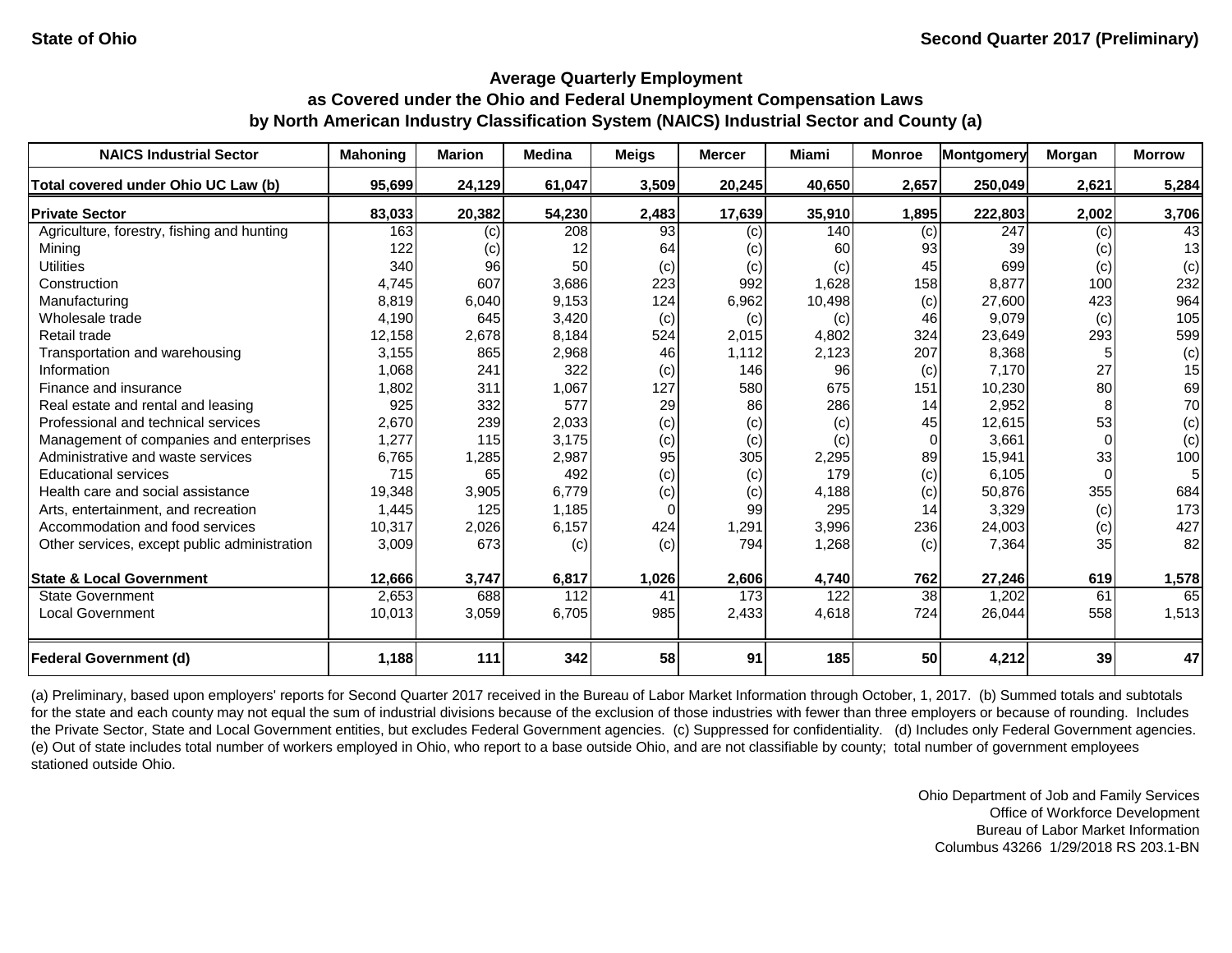| <b>NAICS Industrial Sector</b>               | <b>Muskingum</b> | <b>Noble</b> | <b>Ottawa</b> | <b>Paulding</b> | <b>Perry</b> | <b>Pickaway</b> | <b>Pike</b> | Portage | Preble | Putnam |
|----------------------------------------------|------------------|--------------|---------------|-----------------|--------------|-----------------|-------------|---------|--------|--------|
| Total covered under Ohio UC Law (b)          | 33,294           | 3,061        | 14,226        | 4,858           | 5,991        | 13,796          | 9,730       | 54,907  | 10,499 | 11,870 |
| <b>Private Sector</b>                        | 28,341           | 2,105        | 12,101        | 3,841           | 4,445        | 9,884           | 8,326       | 43,687  | 8,711  | 10,312 |
| Agriculture, forestry, fishing and hunting   | 30               |              | <b>118</b>    | (c)             | 14           | (c)             | 21          | 145     | (c)    | (c)    |
| Mining                                       | 349              | 104          | 106           | (c)             | 144          | (c)             | 26          | 280     | (c)    | (c)    |
| <b>Utilities</b>                             | 234              | 14           | (c)           | (c)             | 27           | (c)             | (c)         | (c)     | (c)    | (c)    |
| Construction                                 | 1,021            | 177          | 555           | 111             | 403          | 817             | 496         | 2,138   | 342    | 925    |
| Manufacturing                                | 2,909            | 269          | 1,993         | 1,363           | 819          | 1,922           | 1,101       | 10,224  | 3,047  | 3,529  |
| Wholesale trade                              | 916              | 114          | (c)           | (c)             | 262          | (c)             | (c)         | 3,208   | (c)    | 481    |
| Retail trade                                 | 5,143            | 303          | 1,609         | 398             | 713          | 1,504           | 1,002       | 6,797   | 1,257  | 1,072  |
| Transportation and warehousing               | 1,603            | 143          | 418           | 161             | 73           | 631             | 366         | (c)     | 336    | (c)    |
| Information                                  | 611              | 12           | 61            | 21              | 21           | 42              | 37          | 467     | 27     | 67     |
| Finance and insurance                        | 749              | 104          | 292           | 100             | 151          | 271             | 216         | 662     | 225    | 291    |
| Real estate and rental and leasing           | 219              |              | 137           | 33              | 18           | 124             | 39          | 504     | 81     | 36     |
| Professional and technical services          | 675              | 135          | 191           | 77              | 102          | (c)             | (c)         | 1,326   | (c)    | 231    |
| Management of companies and enterprises      | 227              | (c)          | 74            | 0               | 53           | (c)             | (c)         | 987     | (c)    | 0      |
| Administrative and waste services            | 1,413            | (c)          | 265           | 74              | 207          | 640             | 2,015       | 1,675   | 219    | 483    |
| <b>Educational services</b>                  | $\left( $        |              | (c)           | (c)             | (c)          | (c)             | (c)         | 537     | 11     | (c)    |
| Health care and social assistance            | (c)              | 355          | (c)           | (c)             | (c)          | (c)             | (c)         | 5,405   | 1,196  | (c)    |
| Arts, entertainment, and recreation          | 444              | (c)          | 768           | (c)             | 31           | 155             | (c)         | 555     | 21     | 82     |
| Accommodation and food services              | 3,485            | (c)          | 2,447         | (c)             | 411          | 1,326           | (c)         | 5,697   | 1,088  | 897    |
| Other services, except public administration | 1,304            | 65           | 446           | 85              | 151          | 288             | 187         | 1,540   | 345    | 465    |
| <b>State &amp; Local Government</b>          | 4,953            | 956          | 2,125         | 1,017           | 1,546        | 3,912           | 1,404       | 11,220  | 1,788  | 1,558  |
| <b>State Government</b>                      | 325              | 475          | 171           | 33              | 42           | 1,365           | 91          | (c)     | 79     | 37     |
| <b>Local Government</b>                      | 4,628            | 481          | 1,954         | 984             | 1,504        | 2,547           | 1,313       | (c)     | 1,709  | 1,521  |
| <b>Federal Government (d)</b>                | 216              | 21           | 261           | 49              | 63           | 95              | 62          | 339     | 69     | 62     |

(a) Preliminary, based upon employers' reports for Second Quarter 2017 received in the Bureau of Labor Market Information through October, 1, 2017. (b) Summed totals and subtotals for the state and each county may not equal the sum of industrial divisions because of the exclusion of those industries with fewer than three employers or because of rounding. Includes the Private Sector, State and Local Government entities, but excludes Federal Government agencies. (c) Suppressed for confidentiality. (d) Includes only Federal Government agencies. (e) Out of state includes total number of workers employed in Ohio, who report to a base outside Ohio, and are not classifiable by county; total number of government employees stationed outside Ohio.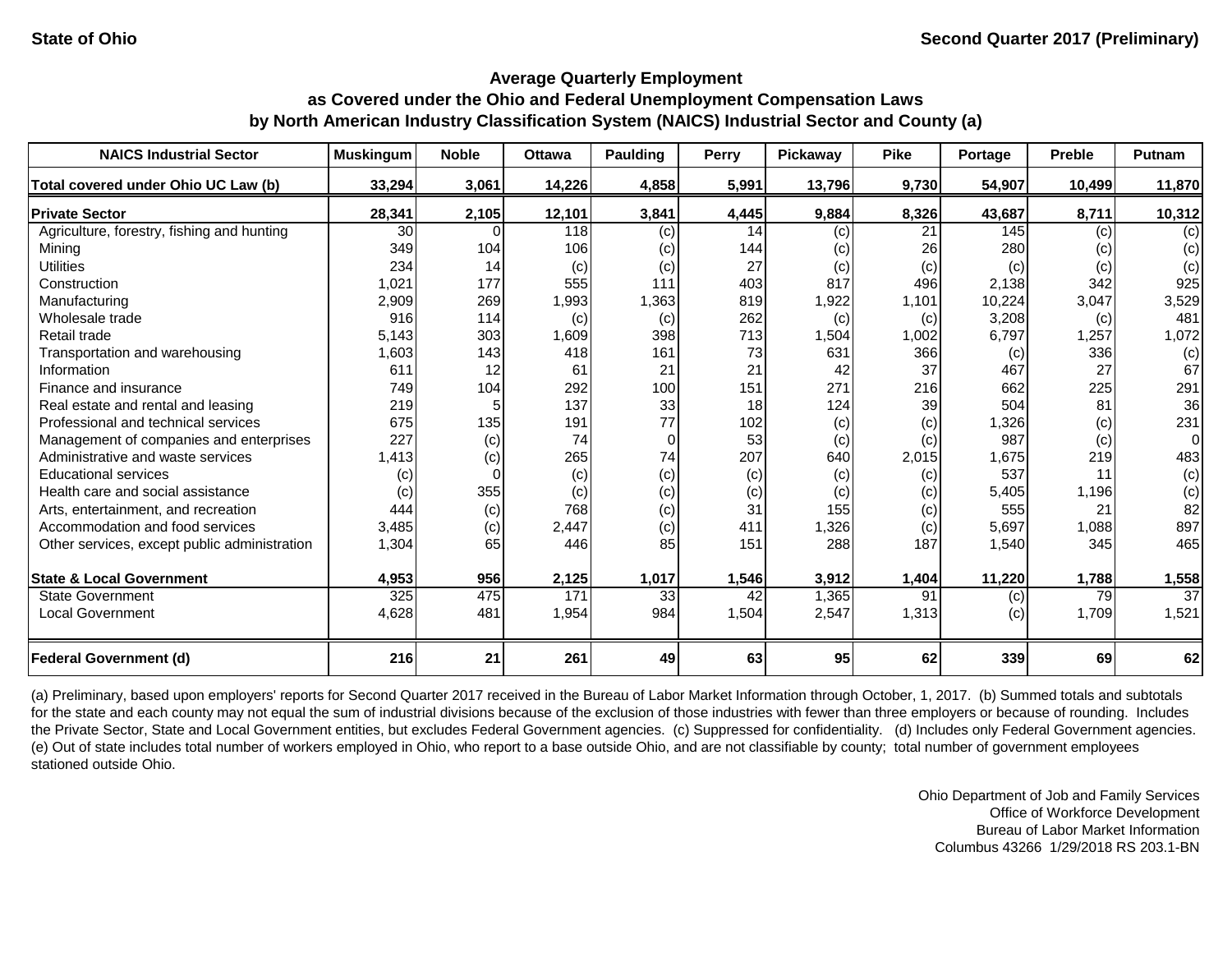| <b>NAICS Industrial Sector</b>               | <b>Richland</b> | <b>Ross</b> | <b>Sandusky</b> | <b>Scioto</b> | <b>Seneca</b> | <b>Shelby</b> | <b>Stark</b> | <b>Summit</b> | <b>Trumbull</b> | <b>Tuscarawas</b> |
|----------------------------------------------|-----------------|-------------|-----------------|---------------|---------------|---------------|--------------|---------------|-----------------|-------------------|
| Total covered under Ohio UC Law (b)          | 49,648          | 26,519      | 26,415          | 23,658        | 19,393        | 27,308        | 159,068      | 266,533       | 67,360          | 37,404            |
| <b>Private Sector</b>                        | 42,919          | 21,632      | 23,456          | 18,938        | 16,882        | 24,988        | 140,900      | 240,373       | 58,397          | 32,600            |
| Agriculture, forestry, fishing and hunting   | (c)             | 121         | (c)             | (c)           | 64            | 136           | 360          | 85            | 103             | 140               |
| Mining                                       | (c)             | 31          | (c)             | (c)           | 143           |               | 380          | 103           | 70              | 958               |
| <b>Utilities</b>                             | (c)             | 196         | 38              | 94            | 108           | (c)           | 591          | 1,014         | (c)             | 99                |
| Construction                                 | 2,134           | 705         | 916             | 575           | 946           | 1,666         | 7,394        | 11,066        | 2,558           | 2,437             |
| Manufacturing                                | 9,761           | 4,096       | 9,766           | 1,371         | 4,277         | 12,869        | 24,922       | 28,753        | 11,356          | 7,335             |
| Wholesale trade                              | 1,667           | 491         | 617             | 370           | 719           | 1,205         | 6,137        | 13,289        | (c)             | 1,412             |
| Retail trade                                 | 6,640           | 3,982       | 2,619           | 3,004         | 2,237         | 1,870         | 19,338       | 30,228        | 10,235          | 4,456             |
| Transportation and warehousing               | (c)             | 760         | 688             | 553           | 636           | (c)           | 3,361        | 8,201         | 2,550           | 911               |
| Information                                  | 558             | 276         | 113             | 142           | 207           | 95            | 1,456        | 3,938         | 468             | 228               |
| Finance and insurance                        | 1,050           | 473         | 472             | 583           | 413           | 336           | 5,244        | 9,665         | 1,369           | 656               |
| Real estate and rental and leasing           | 333             | 151         | 366             | 245           | 71            | 83            | 1,458        | 2,890         | 832             | 339               |
| Professional and technical services          | 818             | 298         | 329             | 527           | (c)           | (c)           | 4,741        | 13,700        | 1,270           | 907               |
| Management of companies and enterprises      | 67              | 223         | 224             | 77            | (c)           | (c)           | 1,178        | 15,598        | 735             | 98                |
| Administrative and waste services            | 3,963           | 940         | 794             | 466           | 497           | 1,439         | 8,887        | 17,669        | 3,877           | 1,859             |
| <b>Educational services</b>                  | 435             | 96          | (c)             | 198           | 1,217         | 160           | 3,088        | 4,089         | 500             | 189               |
| Health care and social assistance            | 7,438           | 5,057       | (c)             | 7,526         | 2,282         | 1,905         | 27,762       | 44,311        | 10,530          | 5,208             |
| Arts, entertainment, and recreation          | 529             | 194         | 303             | 32            | 138           | 108           | 2,084        | 4,651         | 877             | 486               |
| Accommodation and food services              | 4,819           | 3,024       | 2,170           | 2,642         | 1,945         | 1,396         | 16,938       | 23,102        | 7,006           | 3,774             |
| Other services, except public administration | 1,308           | 517         | 740             | 503           | 620           | 712           | 5,582        | 8,021         | 2,065           | 1,109             |
| <b>State &amp; Local Government</b>          | 6,729           | 4,887       | 2,959           | 4,720         | 2,511         | 2,320         | 18,168       | 26,160        | 8,963           | 4,804             |
| <b>State Government</b>                      | 1,418           | 1,662       | 102             | 1,414         | 262           | 203           | 1,377        | 4,275         | 840             | 504               |
| <b>Local Government</b>                      | 5,311           | 3,225       | 2,857           | 3,306         | 2,249         | 2,117         | 16,791       | 21,885        | 8,123           | 4,300             |
| <b>Federal Government (d)</b>                | 635             | 1,637       | 109             | 157           | 125           | 71            | 961          | 1,774         | 521             | 252               |

(a) Preliminary, based upon employers' reports for Second Quarter 2017 received in the Bureau of Labor Market Information through October, 1, 2017. (b) Summed totals and subtotals for the state and each county may not equal the sum of industrial divisions because of the exclusion of those industries with fewer than three employers or because of rounding. Includes the Private Sector, State and Local Government entities, but excludes Federal Government agencies. (c) Suppressed for confidentiality. (d) Includes only Federal Government agencies. (e) Out of state includes total number of workers employed in Ohio, who report to a base outside Ohio, and are not classifiable by county; total number of government employees stationed outside Ohio.